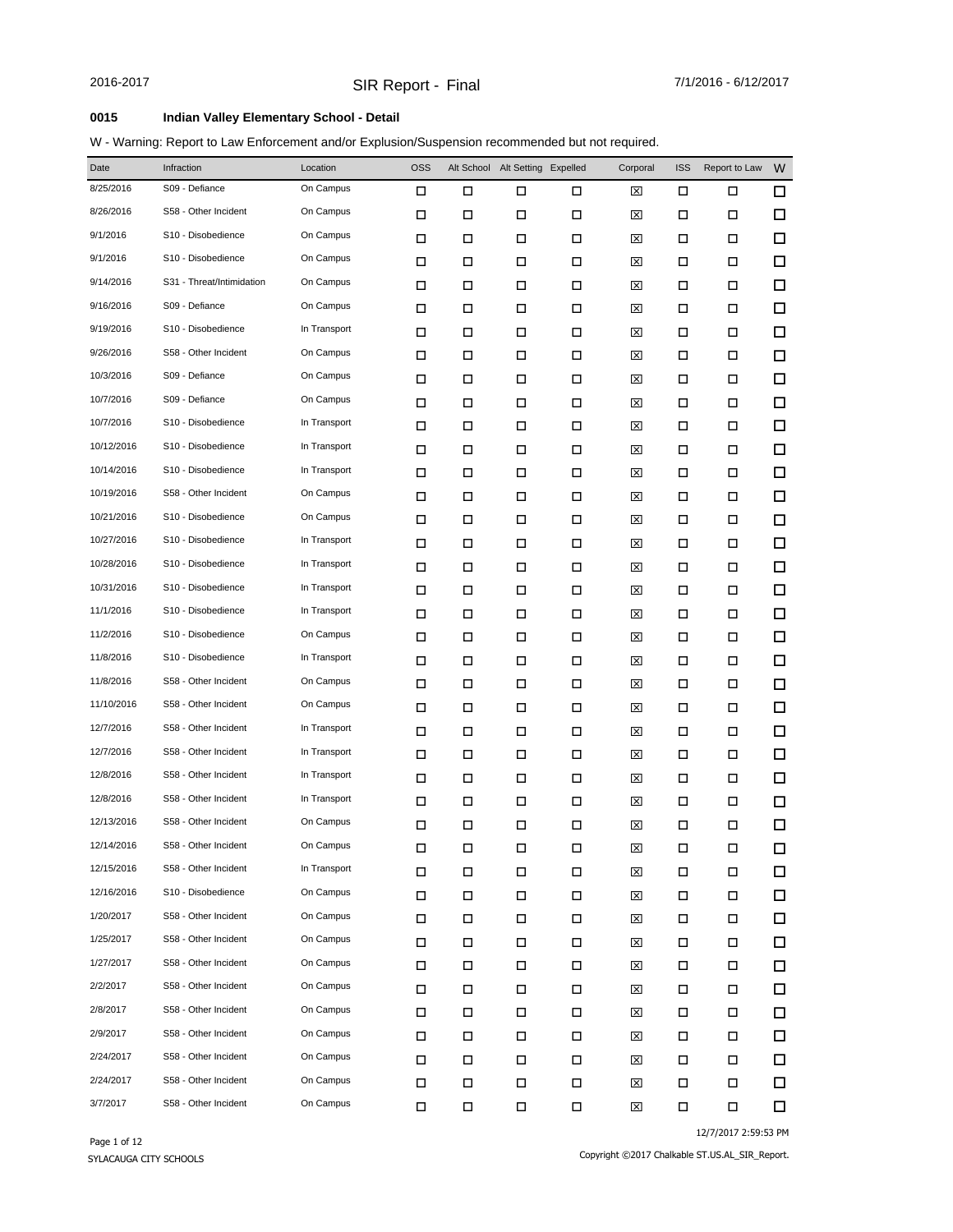### **0015 Indian Valley Elementary School - Detail**

### W - Warning: Report to Law Enforcement and/or Explusion/Suspension recommended but not required.

| Date      | Infraction           | Location  | <b>OSS</b> | Alt School | Alt Setting Expelled |        | Corporal | <b>ISS</b> | Report to Law | W      |
|-----------|----------------------|-----------|------------|------------|----------------------|--------|----------|------------|---------------|--------|
| 3/29/2017 | S10 - Disobedience   | On Campus | □          | □          | □                    | $\Box$ | 区        | □          | □             | □      |
| 4/7/2017  | S10 - Disobedience   | On Campus | □          | □          | □                    | □      | ⊠        | □          | □             | $\Box$ |
| 4/12/2017 | S17 - Fighting       | On Campus | □          | □          | □                    | □      | 区        | □          | □             | $\Box$ |
| 4/12/2017 | S17 - Fighting       | On Campus | □          | □          | □                    | □      | 区        | □          | □             | □      |
| 4/19/2017 | S58 - Other Incident | On Campus | □          | □          | □                    | □      | 区        | □          | □             | □      |
| 4/19/2017 | S58 - Other Incident | On Campus | □          | □          | □                    | □      | 区        | □          | □             | □      |
| 5/2/2017  | S10 - Disobedience   | On Campus | □          | □          | □                    | □      | 区        | □          | □             | □      |
| 5/4/2017  | S10 - Disobedience   | On Campus | □          | □          | □                    | □      | 区        | □          | □             | □      |
| 5/8/2017  | S09 - Defiance       | On Campus | □          | □          | □                    | □      | ⊠        | □          | □             | □      |
| 5/8/2017  | S58 - Other Incident | On Campus | □          | □          | $\Box$               | $\Box$ | 区        | □          | □             | $\Box$ |
| 5/11/2017 | S10 - Disobedience   | On Campus | □          | □          | □                    | □      | 図        | ◻          | □             | П      |

### **0015 Indian Valley Elementary School - Summary**

| <b>Infraction</b>              | <b>Incidents</b> | <b>OSS</b> |   | Alt School Alt Setting Expelled Corporal |          |    | <b>ISS</b> |
|--------------------------------|------------------|------------|---|------------------------------------------|----------|----|------------|
| S09 - Defiance                 | 5                | 0          | 0 | 0                                        | 0        | 5  | 0          |
| S <sub>10</sub> - Disobedience | 19               | 0          | 0 | 0                                        | 0        | 19 | 0          |
| S17 - Fighting                 | 2                | 0          | 0 | 0                                        | $\Omega$ | 2  | 0          |
| S31 - Threat/Intimidation      |                  | 0          | 0 | 0                                        | 0        | 1  | 0          |
| S58 - Other Incident           | 24               | 0          | 0 | 0                                        | $\Omega$ | 24 | 0          |
| Total                          | 51               | 0          | 0 | 0                                        | 0        | 51 | 0          |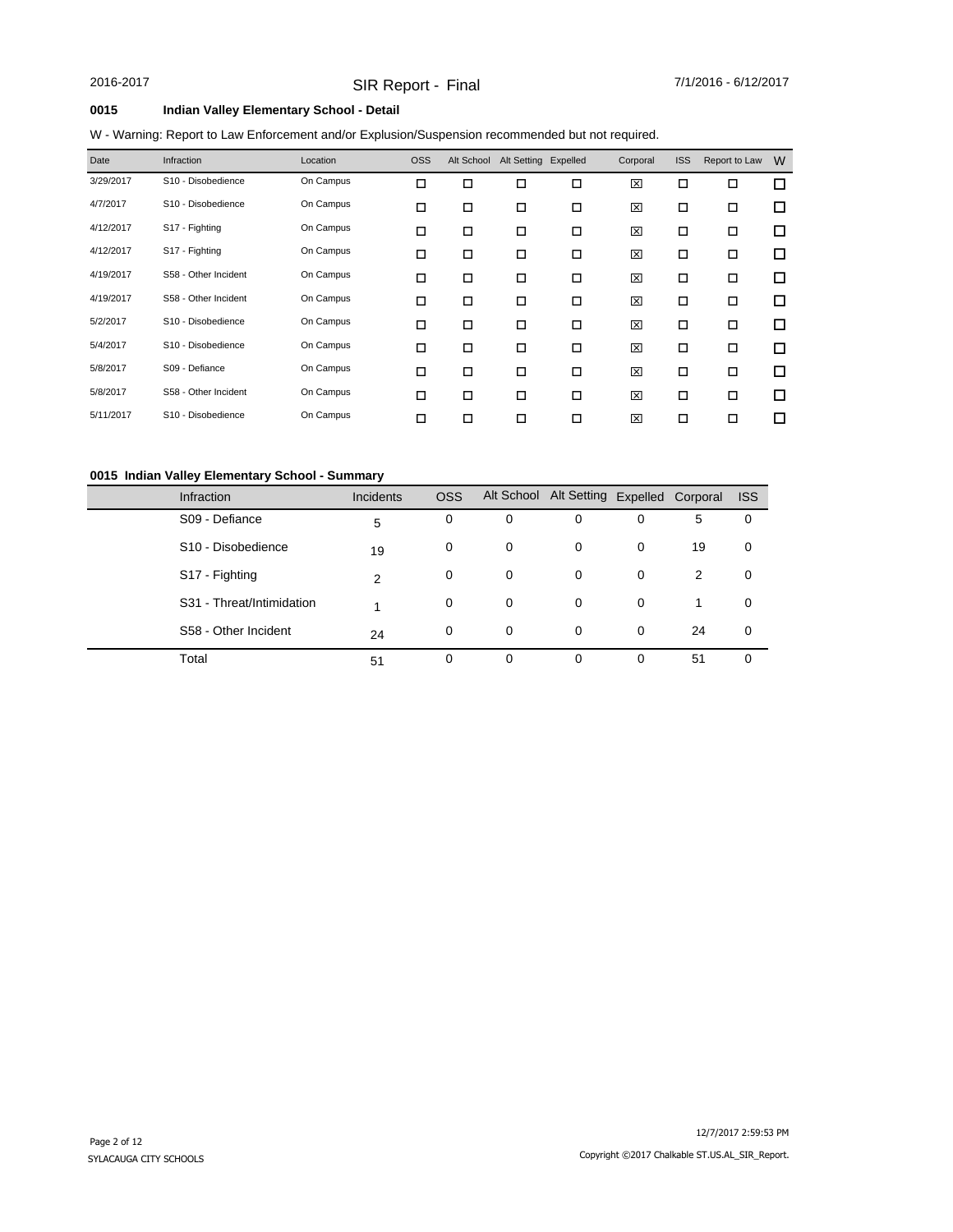### W - Warning: Report to Law Enforcement and/or Explusion/Suspension recommended but not required.

| Date       | Infraction                                | Location     | <b>OSS</b> | Alt School | Alt Setting Expelled |        | Corporal | <b>ISS</b> | Report to Law | W      |
|------------|-------------------------------------------|--------------|------------|------------|----------------------|--------|----------|------------|---------------|--------|
| 8/16/2016  | S17 - Fighting                            | In Transport | ⊠          | □          | □                    | □      | □        | □          | □             | 口      |
| 8/16/2016  | S17 - Fighting                            | In Transport | ⊠          | □          | □                    | □      | □        | □          | □             | $\Box$ |
| 8/18/2016  | S58 - Other Incident                      | On Campus    | □          | □          | □                    | □      | ⊠        | □          | □             | □      |
| 8/18/2016  | S58 - Other Incident                      | On Campus    | □          | □          | □                    | □      | ⊠        | □          | □             | $\Box$ |
| 8/19/2016  | S17 - Fighting                            | In Transport | ⊠          | □          | П                    | $\Box$ | □        | □          | □             | □      |
| 8/19/2016  | S17 - Fighting                            | In Transport | ⊠          | □          | □                    | □      | □        | П          | □             | $\Box$ |
| 8/23/2016  | S31 - Threat/Intimidation                 | On Campus    | ⊠          | □          | □                    | □      | □        | □          | □             | $\Box$ |
| 8/30/2016  | S20 - Harassment                          | On Campus    | ⊠          | □          | П                    | □      | □        | П          | □             | $\Box$ |
| 8/31/2016  | S17 - Fighting                            | On Campus    | ⊠          | □          | □                    | □      | □        | □          | □             | $\Box$ |
| 8/31/2016  | S17 - Fighting                            | On Campus    | ⊠          | □          | П                    | □      | □        | П          | □             | $\Box$ |
| 9/1/2016   | S58 - Other Incident                      | On Campus    | □          | □          | □                    | □      | ⊠        | □          | □             | $\Box$ |
| 9/2/2016   | S31 - Threat/Intimidation                 | On Campus    | ⊠          | □          | □                    | □      | □        | П          | □             | $\Box$ |
| 9/9/2016   | S20 - Harassment                          | On Campus    | ⊠          | $\Box$     | П                    | $\Box$ | $\Box$   | □          | □             | $\Box$ |
| 9/9/2016   | S22 - Inciting a Disturbance              | On Campus    | ⊠          | □          | □                    | □      | □        | □          | □             | $\Box$ |
| 9/9/2016   | S58 - Other Incident                      | On Campus    | ⊠          | □          | □                    | □      | □        | □          | □             | $\Box$ |
| 9/13/2016  | S58 - Other Incident                      | On Campus    | □          | □          | □                    | □      | ⊠        | □          | □             | $\Box$ |
| 9/15/2016  | S12 - Disruptive                          | On Campus    | □          | □          | П                    | □      | ⊠        | □          | □             | $\Box$ |
| 9/15/2016  | S12 - Disruptive                          | On Campus    | □          | □          | □                    | □      | ⊠        | □          | □             | $\Box$ |
| 9/16/2016  | S58 - Other Incident                      | On Campus    | □          | □          | П                    | □      | ⊠        | □          | □             | $\Box$ |
| 9/19/2016  | S58 - Other Incident                      | On Campus    | ⊠          | □          | □                    | □      | □        | □          | □             | □      |
| 9/22/2016  | S31 - Threat/Intimidation                 | On Campus    | □          | 図          | □                    | □      | □        | □          | □             | $\Box$ |
| 9/28/2016  | S10 - Disobedience                        | On Campus    | ⊠          | □          | □                    | □      | □        | □          | □             | $\Box$ |
| 9/28/2016  | S58 - Other Incident                      | On Campus    | □          | □          | □                    | □      | ⊠        | □          | □             | $\Box$ |
| 9/28/2016  | S58 - Other Incident                      | On Campus    | □          | □          | □                    | □      | ⊠        | П          | □             | □      |
| 9/29/2016  | S58 - Other Incident                      | On Campus    | □          | □          | □                    | □      | ⊠        | □          | □             | $\Box$ |
| 9/29/2016  | S58 - Other Incident                      | On Campus    | □          | □          | □                    | □      | ⊠        | □          | □             | □      |
| 10/3/2016  | S17 - Fighting                            | On Campus    | ⊠          | □          | □                    | □      | □        | □          | □             | □      |
| 10/3/2016  | S17 - Fighting                            | On Campus    | ⊠          | □          | □                    | □      | □        | □          | □             | $\Box$ |
| 10/4/2016  | S58 - Other Incident                      | On Campus    | п          | п          | п                    | п      | 冈        | п          | п             | $\Box$ |
| 10/5/2016  | S09 - Defiance                            | On Campus    | П          | $\Box$     | П                    | $\Box$ | ⊠        | $\Box$     | П             | □      |
| 10/14/2016 | S20 - Harassment                          | On Campus    | ⊠          | □          | П                    | П      | □        | □          | □             | $\Box$ |
| 10/14/2016 | S20 - Harassment                          | On Campus    | ⊠          | □          | □                    | □      | □        | □          | □             | □      |
| 10/17/2016 | S10 - Disobedience                        | On Campus    | ⊠          | □          | □                    | □      | □        | □          | □             | 口      |
| 10/19/2016 | S31 - Threat/Intimidation                 | On Campus    | □          | ⊠          | □                    | □      | □        | □          | □             | 口      |
| 10/19/2016 | S55 - Other/Unknown<br>Weapon, Possession | On Campus    | ⊠          | □          | □                    | □      | □        | □          | □             | $\Box$ |
| 11/2/2016  | S10 - Disobedience                        | On Campus    | ⊠          | □          | П                    | □      | □        | □          | □             | 口      |
| 11/4/2016  | S26 - Profanity/Vulgarity                 | On Campus    | □          | □          | П                    | □      | ⊠        | □          | □             | 口      |
| 11/4/2016  | S58 - Other Incident                      | On Campus    | □          | □          | П                    | □      | ⊠        | □          | □             | 口      |
| 11/8/2016  | S09 - Defiance                            | On Campus    | □          | ⊠          | П                    | □      | □        | □          | □             | □      |
| 11/8/2016  | S17 - Fighting                            | On Campus    | ⊠          | □          | П                    | П      | □        | $\Box$     | □             | $\Box$ |

12/7/2017 2:59:53 PM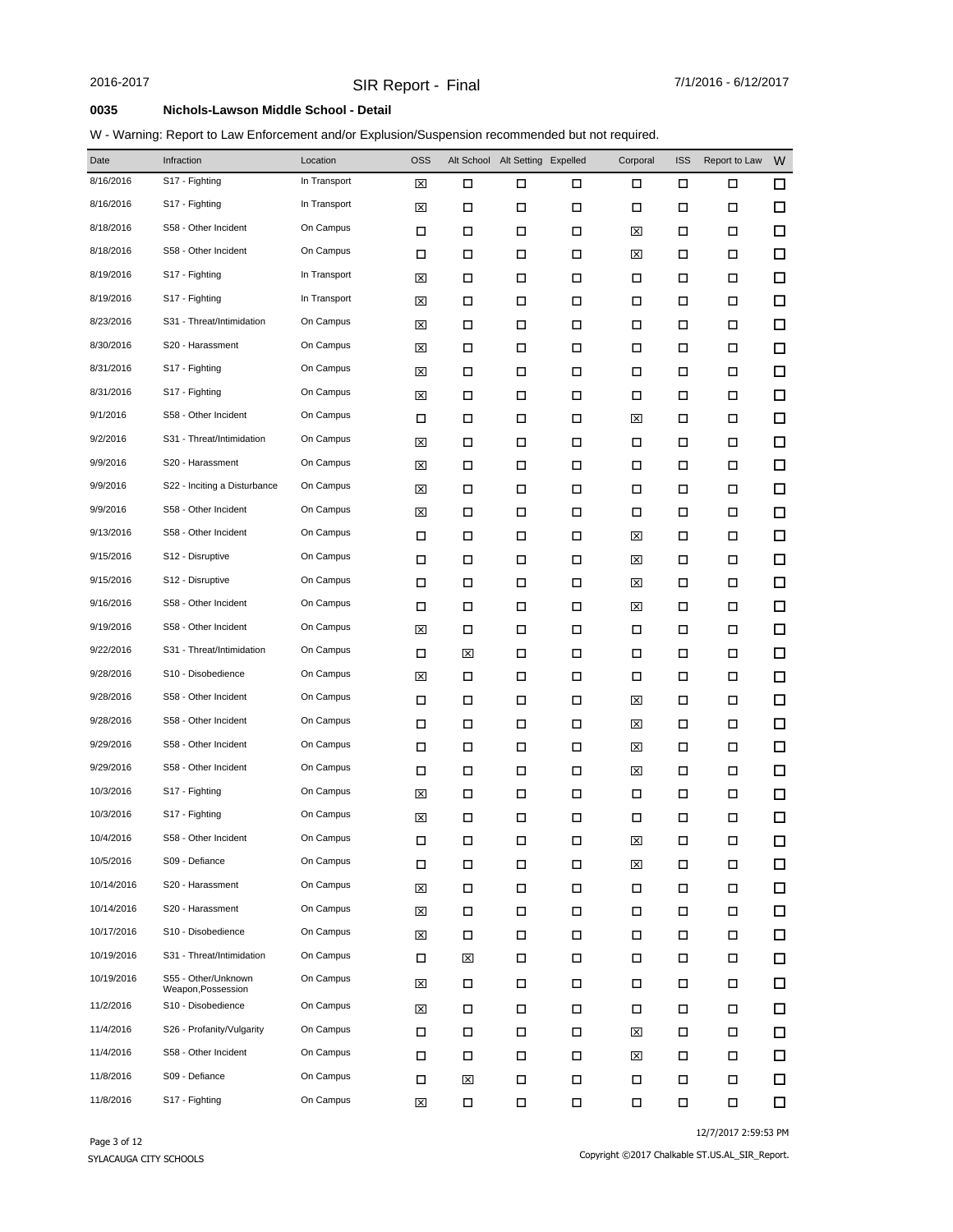### W - Warning: Report to Law Enforcement and/or Explusion/Suspension recommended but not required.

| Date       | Infraction                | Location     | <b>OSS</b> | Alt School | Alt Setting Expelled |        | Corporal    | <b>ISS</b> | Report to Law | W      |
|------------|---------------------------|--------------|------------|------------|----------------------|--------|-------------|------------|---------------|--------|
| 11/8/2016  | S17 - Fighting            | On Campus    | 区          | □          | □                    | □      | □           | □          | П             | 口      |
| 11/9/2016  | S58 - Other Incident      | On Campus    | □          | П          | П                    | $\Box$ | ⊠           | □          | □             | $\Box$ |
| 11/10/2016 | S58 - Other Incident      | On Campus    | □          | □          | □                    | □      | ⊠           | □          | □             | $\Box$ |
| 11/14/2016 | S17 - Fighting            | In Transport | ⊠          | □          | □                    | □      | □           | □          | □             | $\Box$ |
| 11/14/2016 | S17 - Fighting            | In Transport | ⊠          | □          | П                    | $\Box$ | □           | □          | □             | □      |
| 11/14/2016 | S58 - Other Incident      | In Transport | ⊠          | □          | □                    | □      | □           | □          | □             | $\Box$ |
| 11/30/2016 | S10 - Disobedience        | On Campus    | ⊠          | □          | П                    | □      | □           | □          | □             | $\Box$ |
| 12/5/2016  | S17 - Fighting            | In Transport | ⊠          | □          | □                    | □      | □           | □          | □             | $\Box$ |
| 12/5/2016  | S17 - Fighting            | In Transport | ⊠          | □          | П                    | □      | П           | □          | □             | $\Box$ |
| 12/6/2016  | S17 - Fighting            | On Campus    | ⊠          | □          | □                    | □      | □           | □          | □             | $\Box$ |
| 12/7/2016  | S09 - Defiance            | On Campus    | ⊠          | □          | □                    | □      | □           | □          | □             | $\Box$ |
| 12/7/2016  | S10 - Disobedience        | On Campus    | ⊠          | □          | □                    | □      | □           | □          | □             | □      |
| 12/7/2016  | S17 - Fighting            | On Campus    | ⊠          | □          | □                    | □      | □           | □          | □             | $\Box$ |
| 12/7/2016  | S58 - Other Incident      | On Campus    | □          | □          | □                    | □      | ⊠           | □          | □             | $\Box$ |
| 12/8/2016  | S09 - Defiance            | On Campus    | ⊠          | □          | □                    | □      | □           | □          | □             | $\Box$ |
| 12/8/2016  | S10 - Disobedience        | On Campus    | □          | □          | □                    | □      | ⊠           | □          | □             | □      |
| 12/8/2016  | S58 - Other Incident      | On Campus    | □          | □          | □                    | □      | ⊠           | □          | □             | $\Box$ |
| 12/8/2016  | S58 - Other Incident      | On Campus    | □          | □          | □                    | □      | ⊠           | □          | □             | $\Box$ |
| 12/12/2016 | S58 - Other Incident      | On Campus    | □          | □          | П                    | □      | ⊠           | □          | □             | $\Box$ |
| 12/13/2016 | S17 - Fighting            | On Campus    | ⊠          | □          | □                    | □      | □           | □          | □             | □      |
| 12/13/2016 | S17 - Fighting            | On Campus    | ⊠          | □          | П                    | □      | □           | □          | □             | $\Box$ |
| 12/15/2016 | S58 - Other Incident      | On Campus    | □          | □          | □                    | □      | ⊠           | □          | □             | □      |
| 12/16/2016 | S20 - Harassment          | On Campus    | ⊠          | □          | □                    | □      | □           | □          | □             | $\Box$ |
| 12/16/2016 | S20 - Harassment          | On Campus    | ⊠          | □          | $\Box$               | □      | □           | □          | □             | □      |
| 12/16/2016 | S58 - Other Incident      | On Campus    | □          | □          | □                    | □      | ⊠           | □          | □             | $\Box$ |
| 12/16/2016 | S58 - Other Incident      | On Campus    | □          | □          | □                    | □      | ⊠           | □          | □             | $\Box$ |
| 12/16/2016 | S58 - Other Incident      | On Campus    | □          | □          | □                    | □      | ⊠           | □          | □             | $\Box$ |
| 12/20/2016 | S58 - Other Incident      | On Campus    | ⊠          | □          | □                    | □      | □           | □          | □             | $\Box$ |
| 1/12/2017  | S09 - Defiance            | On Campus    | 区          | □          | п                    | □      | □           | □          | □             | $\Box$ |
| 1/20/2017  | S09 - Defiance            | On Campus    | П          | □          | П                    | $\Box$ | ⊠           | □          | □             | □      |
| 1/24/2017  | S17 - Fighting            | On Campus    | 区          | П          | П                    | $\Box$ | П           | П          | П             | $\Box$ |
| 1/24/2017  | S17 - Fighting            | On Campus    | ⊠          | □          | □                    | □      | □           | □          | П             | □      |
| 1/25/2017  | S58 - Other Incident      | On Campus    | □          | □          | П                    | П      | ⊠           | П          | П             | 口      |
| 1/26/2017  | S20 - Harassment          | In Transport | ⊠          | П          | П                    | П      | П           | □          | П             | 口      |
| 1/26/2017  | S58 - Other Incident      | On Campus    | П          | □          | П                    | $\Box$ | $\boxtimes$ | П          | □             | $\Box$ |
| 1/26/2017  | S58 - Other Incident      | On Campus    | □          | □          | □                    | □      | ⊠           | □          | □             | □      |
| 1/27/2017  | S52 - Knife, Possession   | On Campus    | □          | 区          | П                    | $\Box$ | П           | П          | П             | 口      |
| 1/30/2017  | S09 - Defiance            | On Campus    | 区          | □          | П                    | □      | П           | □          | П             | □      |
| 1/30/2017  | S09 - Defiance            | On Campus    | ⊠          | □          | П                    | $\Box$ | П           | П          | П             | □      |
| 1/30/2017  | S26 - Profanity/Vulgarity | On Campus    | П          | ⊠          | П                    | $\Box$ | П           | $\Box$     | $\Box$        | □      |

12/7/2017 2:59:53 PM

Copyright ©2017 Chalkable ST.US.AL\_SIR\_Report.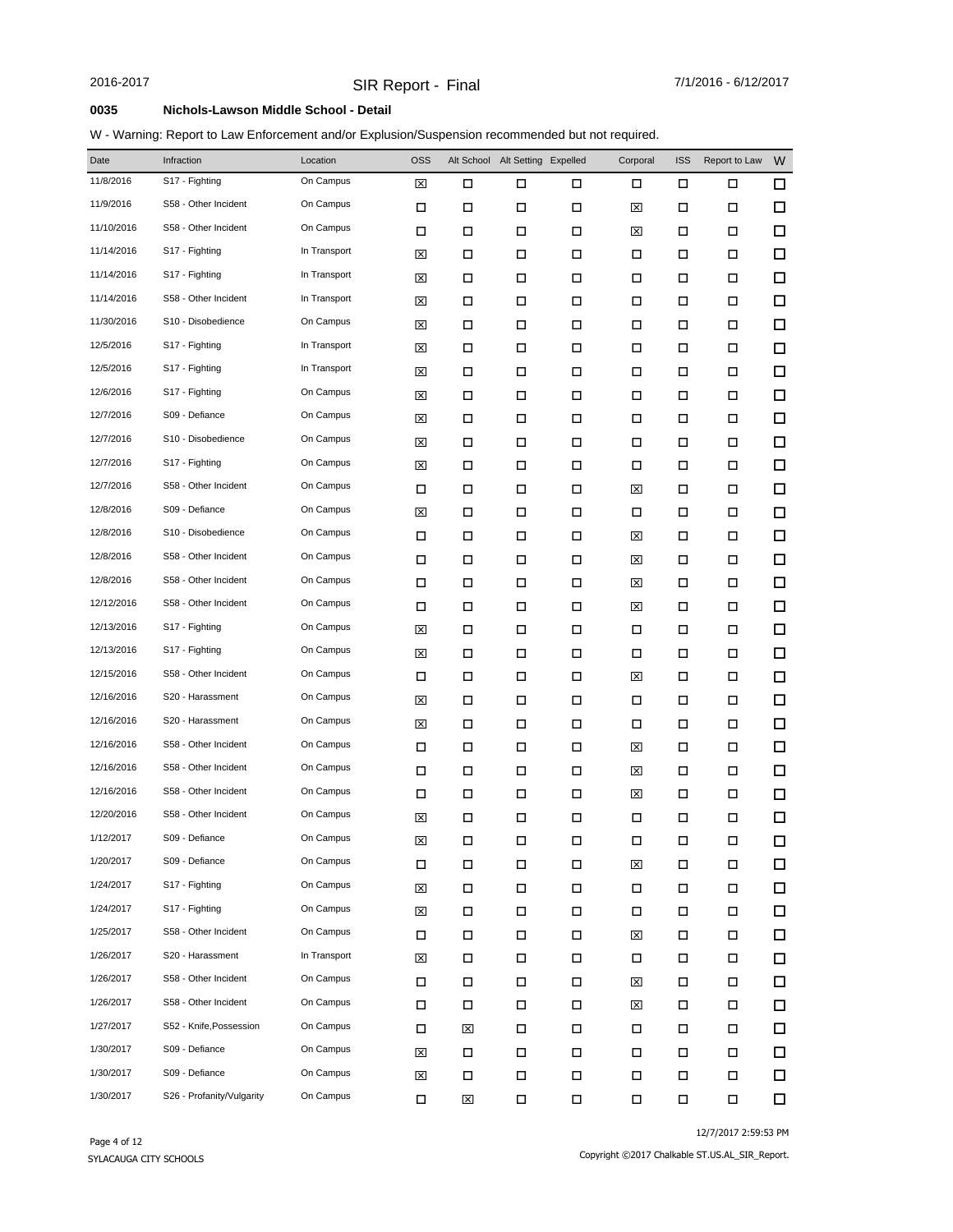### W - Warning: Report to Law Enforcement and/or Explusion/Suspension recommended but not required.

| Date      | Infraction                | Location  | <b>OSS</b> |        | Alt School Alt Setting Expelled |        | Corporal | <b>ISS</b> | Report to Law | W      |
|-----------|---------------------------|-----------|------------|--------|---------------------------------|--------|----------|------------|---------------|--------|
| 1/30/2017 | S31 - Threat/Intimidation | On Campus | ⊠          | □      | □                               | □      | □        | □          | □             | 口      |
| 1/30/2017 | S31 - Threat/Intimidation | On Campus | ⊠          | □      | □                               | □      | □        | □          | □             | $\Box$ |
| 1/31/2017 | S09 - Defiance            | On Campus | □          | 図      | □                               | □      | □        | □          | □             | □      |
| 1/31/2017 | S32 - Tobacco, Possession | On Campus | ⊠          | □      | □                               | □      | □        | □          | □             | $\Box$ |
| 1/31/2017 | S58 - Other Incident      | On Campus | □          | □      | □                               | $\Box$ | ⊠        | □          | □             | □      |
| 2/1/2017  | S09 - Defiance            | On Campus | □          | □      | □                               | □      | ⊠        | П          | □             | $\Box$ |
| 2/1/2017  | S10 - Disobedience        | On Campus | □          | □      | □                               | □      | ⊠        | □          | □             | $\Box$ |
| 2/1/2017  | S10 - Disobedience        | On Campus | □          | □      | П                               | □      | ⊠        | П          | □             | $\Box$ |
| 2/3/2017  | S09 - Defiance            | On Campus | ⊠          | □      | □                               | □      | □        | □          | □             | $\Box$ |
| 2/3/2017  | S10 - Disobedience        | On Campus | □          | □      | П                               | □      | ⊠        | П          | □             | $\Box$ |
| 2/3/2017  | S58 - Other Incident      | On Campus | □          | □      | □                               | □      | ⊠        | □          | □             | $\Box$ |
| 2/6/2017  | S58 - Other Incident      | On Campus | □          | □      | □                               | □      | ⊠        | П          | □             | $\Box$ |
| 2/9/2017  | S11 - Disorderly Conduct  | On Campus | ⊠          | □      | П                               | $\Box$ | $\Box$   | □          | □             | $\Box$ |
| 2/10/2017 | S11 - Disorderly Conduct  | On Campus | ⊠          | □      | □                               | □      | □        | □          | □             | $\Box$ |
| 2/10/2017 | S58 - Other Incident      | On Campus | □          | □      | □                               | □      | ⊠        | □          | □             | $\Box$ |
| 2/20/2017 | S09 - Defiance            | On Campus | ⊠          | □      | □                               | □      | □        | □          | □             | $\Box$ |
| 2/20/2017 | S58 - Other Incident      | On Campus | □          | □      | □                               | □      | ⊠        | □          | □             | $\Box$ |
| 2/21/2017 | S58 - Other Incident      | On Campus | □          | □      | □                               | □      | ⊠        | □          | □             | $\Box$ |
| 2/23/2017 | S26 - Profanity/Vulgarity | On Campus | □          | □      | П                               | □      | ⊠        | □          | □             | $\Box$ |
| 2/23/2017 | S26 - Profanity/Vulgarity | On Campus | □          | □      | □                               | □      | ⊠        | □          | □             | □      |
| 2/24/2017 | S58 - Other Incident      | On Campus | □          | □      | □                               | □      | ⊠        | □          | □             | $\Box$ |
| 2/27/2017 | S58 - Other Incident      | On Campus | □          | □      | □                               | □      | ⊠        | □          | □             | $\Box$ |
| 2/27/2017 | S58 - Other Incident      | On Campus | ⊠          | □      | □                               | □      | □        | □          | □             | $\Box$ |
| 3/1/2017  | S09 - Defiance            | On Campus | ⊠          | □      | □                               | □      | □        | □          | □             | □      |
| 3/1/2017  | S09 - Defiance            | On Campus | □          | 図      | □                               | □      | □        | □          | □             | $\Box$ |
| 3/2/2017  | S24 - Theft/Larceny       | On Campus | ⊠          | □      | □                               | □      | □        | □          | □             | □      |
| 3/3/2017  | S26 - Profanity/Vulgarity | On Campus | □          | □      | □                               | □      | ⊠        | □          | □             | □      |
| 3/3/2017  | S26 - Profanity/Vulgarity | On Campus | □          | □      | □                               | □      | ⊠        | □          | □             | $\Box$ |
| 3/3/2017  | S58 - Other Incident      | On Campus | п          | п      | п                               | п      | 冈        | п          | п             | $\Box$ |
| 3/3/2017  | S58 - Other Incident      | On Campus | П          | $\Box$ | П                               | $\Box$ | 図        | П          | П             | □      |
| 3/6/2017  | S58 - Other Incident      | On Campus | ⊠          | □      | П                               | $\Box$ | П        | П          | П             | $\Box$ |
| 3/7/2017  | S17 - Fighting            | On Campus | ⊠          | □      | П                               | □      | □        | □          | П             | 口      |
| 3/7/2017  | S17 - Fighting            | On Campus | ⊠          | □      | П                               | П      | П        | □          | П             | $\Box$ |
| 3/7/2017  | S58 - Other Incident      | On Campus | ⊠          | □      | П                               | $\Box$ | П        | □          | П             | 口      |
| 3/7/2017  | S58 - Other Incident      | On Campus | □          | □      | П                               | П      | ⊠        | П          | □             | $\Box$ |
| 3/8/2017  | S58 - Other Incident      | On Campus | ⊠          | □      | □                               | □      | □        | $\Box$     | П             | □      |
| 3/8/2017  | S58 - Other Incident      | On Campus | □          | □      | П                               | П      | ⊠        | $\Box$     | П             | $\Box$ |
| 3/10/2017 | S58 - Other Incident      | On Campus | П          | □      | П                               | $\Box$ | ⊠        | □          | П             | 口      |
| 3/10/2017 | S58 - Other Incident      | On Campus | П          | □      | П                               | $\Box$ | ⊠        | П          | П             | 口      |
| 3/10/2017 | S58 - Other Incident      | On Campus | □          | $\Box$ | П                               | $\Box$ | 図        | П          | П             | $\Box$ |

12/7/2017 2:59:53 PM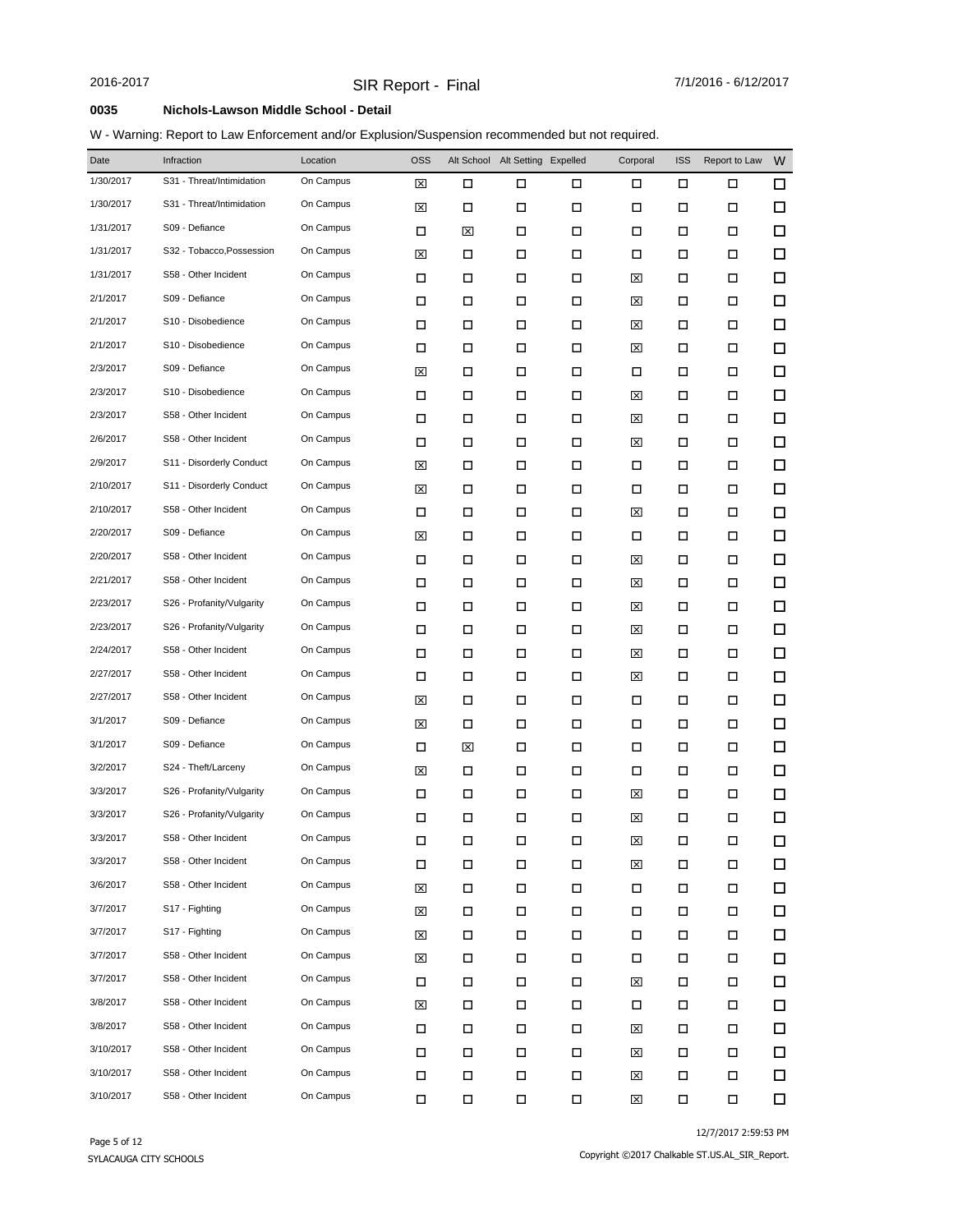### W - Warning: Report to Law Enforcement and/or Explusion/Suspension recommended but not required.

| Date      | Infraction           | Location     | <b>OSS</b> |   | Alt School Alt Setting | Expelled | Corporal | <b>ISS</b> | Report to Law | W      |
|-----------|----------------------|--------------|------------|---|------------------------|----------|----------|------------|---------------|--------|
| 3/10/2017 | S58 - Other Incident | On Campus    | □          | □ | □                      | □        | ⊠        | □          | □             | 口      |
| 3/10/2017 | S58 - Other Incident | On Campus    | □          | П | □                      | $\Box$   | ⊠        | □          | □             | $\Box$ |
| 3/10/2017 | S58 - Other Incident | On Campus    | □          | П | □                      | □        | ⊠        | □          | □             | $\Box$ |
| 3/13/2017 | S09 - Defiance       | On Campus    | ⊠          | □ | □                      | □        | □        | □          | □             | $\Box$ |
| 3/13/2017 | S17 - Fighting       | On Campus    | ⊠          | □ | □                      | □        | □        | □          | □             | $\Box$ |
| 3/13/2017 | S17 - Fighting       | On Campus    | ⊠          | □ | □                      | □        | □        | □          | □             | $\Box$ |
| 3/13/2017 | S17 - Fighting       | On Campus    | ⊠          | □ | □                      | □        | □        | □          | □             | $\Box$ |
| 3/14/2017 | S09 - Defiance       | On Campus    | ⊠          | □ | □                      | □        | □        | □          | □             | $\Box$ |
| 3/14/2017 | S10 - Disobedience   | On Campus    | □          | □ | □                      | □        | ⊠        | □          | □             | $\Box$ |
| 3/15/2017 | S09 - Defiance       | On Campus    | □          | □ | □                      | □        | ⊠        | □          | □             | $\Box$ |
| 3/15/2017 | S10 - Disobedience   | On Campus    | ⊠          | □ | □                      | □        | □        | □          | □             | $\Box$ |
| 3/17/2017 | S58 - Other Incident | On Campus    | ⊠          | □ | □                      | □        | □        | □          | □             | □      |
| 3/17/2017 | S58 - Other Incident | On Campus    | □          | □ | □                      | □        | ⊠        | □          | □             | $\Box$ |
| 3/28/2017 | S09 - Defiance       | On Campus    | ⊠          | □ | □                      | □        | □        | □          | □             | □      |
| 3/28/2017 | S17 - Fighting       | In Transport | ⊠          | □ | □                      | □        | □        | □          | □             | $\Box$ |
| 3/28/2017 | S17 - Fighting       | In Transport | ⊠          | □ | П                      | □        | □        | □          | □             | □      |
| 3/28/2017 | S58 - Other Incident | On Campus    | ⊠          | □ | П                      | □        | □        | □          | □             | $\Box$ |
| 3/28/2017 | S58 - Other Incident | In Transport | □          | ⊠ | □                      | □        | □        | □          | □             | □      |
| 3/29/2017 | S58 - Other Incident | On Campus    | □          | П | □                      | □        | ⊠        | □          | □             | $\Box$ |
| 3/30/2017 | S58 - Other Incident | On Campus    | □          | □ | □                      | □        | ⊠        | □          | □             | $\Box$ |
| 4/4/2017  | S58 - Other Incident | On Campus    | ⊠          | П | □                      | □        | □        | □          | □             | $\Box$ |
| 4/6/2017  | S58 - Other Incident | On Campus    | □          | □ | □                      | □        | ⊠        | □          | □             | $\Box$ |
| 4/7/2017  | S17 - Fighting       | On Campus    | ⊠          | □ | □                      | □        | □        | □          | □             | $\Box$ |
| 4/7/2017  | S58 - Other Incident | On Campus    | ⊠          | □ | □                      | □        | □        | □          | □             | $\Box$ |
| 4/11/2017 | S58 - Other Incident | On Campus    | □          | □ | □                      | □        | ⊠        | □          | □             | $\Box$ |
| 4/12/2017 | S58 - Other Incident | On Campus    | □          | □ | □                      | □        | ⊠        | □          | □             | □      |
| 4/12/2017 | S58 - Other Incident | On Campus    | □          | □ | □                      | □        | ⊠        | □          | □             | $\Box$ |
| 4/17/2017 | S17 - Fighting       | On Campus    | 図          | □ | □                      | □        | □        | □          | □             | $\Box$ |
| 4/17/2017 | S17 - Fighting       | On Campus    | 図          | □ | □                      | Д        | □        | П          | П             | $\Box$ |
| 4/20/2017 | S10 - Disobedience   | On Campus    | 図          | □ | □                      | $\Box$   | П        | П          | П             | □      |
| 4/20/2017 | S10 - Disobedience   | On Campus    | 区          | □ | П                      | $\Box$   | П        | П          | П             | 口      |
| 4/20/2017 | S10 - Disobedience   | On Campus    | 区          | П | □                      | П        | □        | □          | П             | □      |
| 4/20/2017 | S58 - Other Incident | On Campus    | П          | □ | П                      | Д        | ⊠        | П          | П             | 口      |
| 4/20/2017 | S58 - Other Incident | On Campus    | П          | □ | П                      | П        | ⊠        | □          | П             | 口      |
| 4/20/2017 | S58 - Other Incident | On Campus    | □          | □ | П                      | □        | ⊠        | П          | □             | 口      |
| 4/21/2017 | S58 - Other Incident | On Campus    | $\Box$     | □ | □                      | □        | ⊠        | □          | □             | □      |
| 4/24/2017 | S58 - Other Incident | On Campus    | П          | □ | П                      | $\Box$   | ⊠        | П          | □             | 口      |
| 4/24/2017 | S58 - Other Incident | On Campus    | П          | □ | П                      | □        | ⊠        | □          | П             | □      |
| 4/27/2017 | S58 - Other Incident | On Campus    | П          | ⊠ | П                      | Д        | □        | □          | П             | 口      |
| 4/28/2017 | S10 - Disobedience   | On Campus    | Π          | П | $\Box$                 | $\Box$   | ⊠        | П          | П             | $\Box$ |

12/7/2017 2:59:53 PM

Copyright ©2017 Chalkable ST.US.AL\_SIR\_Report.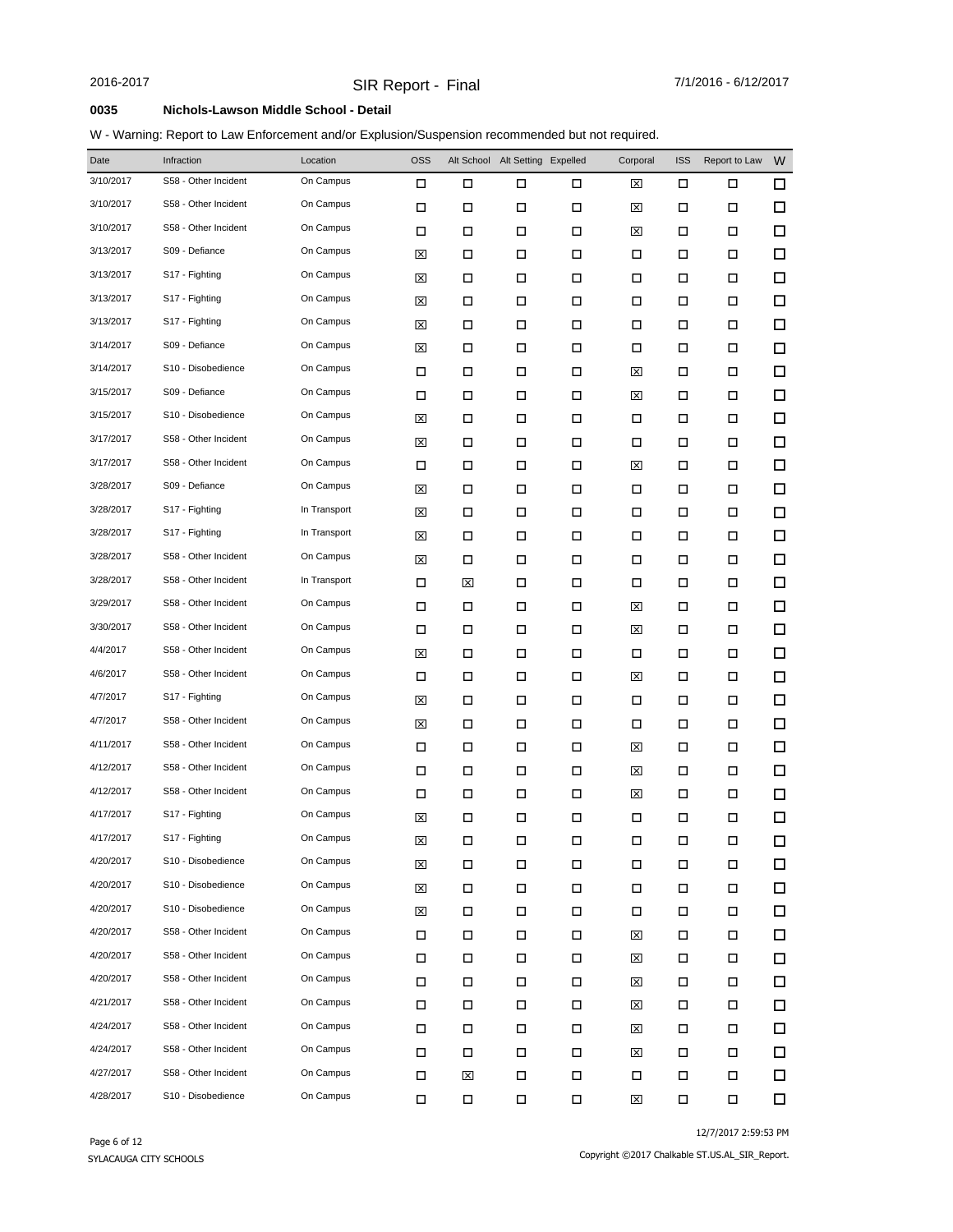### W - Warning: Report to Law Enforcement and/or Explusion/Suspension recommended but not required.

| Date      | Infraction           | Location  | <b>OSS</b> |        | Alt School Alt Setting Expelled |        | Corporal | <b>ISS</b> | Report to Law | W      |
|-----------|----------------------|-----------|------------|--------|---------------------------------|--------|----------|------------|---------------|--------|
| 4/28/2017 | S10 - Disobedience   | On Campus | $\Box$     | $\Box$ | $\Box$                          | $\Box$ | 図        | $\Box$     | $\Box$        | $\Box$ |
| 4/28/2017 | S58 - Other Incident | On Campus | $\Box$     | $\Box$ | $\Box$                          | $\Box$ | 区        | $\Box$     | $\Box$        | □      |
| 5/1/2017  | S58 - Other Incident | On Campus | $\Box$     | $\Box$ | $\Box$                          | $\Box$ | 図        | $\Box$     | $\Box$        | □      |
| 5/2/2017  | S10 - Disobedience   | On Campus | $\Box$     | 区      | $\Box$                          | $\Box$ | Ω        | $\Box$     | $\Box$        | □      |
| 5/2/2017  | S58 - Other Incident | On Campus | 図          | П      | $\Box$                          | $\Box$ | $\Box$   | $\Box$     | П             | □      |
| 5/2/2017  | S58 - Other Incident | On Campus | 図          | П      | □                               | $\Box$ | □        | П          | П             | □      |
| 5/3/2017  | S10 - Disobedience   | On Campus | □          | П      | $\Box$                          | $\Box$ | ⊠        | $\Box$     | П             | □      |
| 5/3/2017  | S10 - Disobedience   | On Campus | □          | П      | $\Box$                          | $\Box$ | ⊠        | $\Box$     | П             | □      |
| 5/3/2017  | S17 - Fighting       | On Campus | 図          | П      | □                               | $\Box$ | $\Box$   | П          | П             | □      |
| 5/3/2017  | S17 - Fighting       | On Campus | 図          | $\Box$ | $\Box$                          | $\Box$ | $\Box$   | $\Box$     | □             | □      |
| 5/3/2017  | S17 - Fighting       | On Campus | 図          | $\Box$ | $\Box$                          | $\Box$ | Ω        | $\Box$     | П             | □      |
| 5/4/2017  | S58 - Other Incident | On Campus | □          | $\Box$ | $\Box$                          | $\Box$ | ⊠        | $\Box$     | □             | □      |
| 5/9/2017  | S58 - Other Incident | On Campus | □          | $\Box$ | $\Box$                          | $\Box$ | ⊠        | $\Box$     | $\Box$        | □      |
| 5/10/2017 | S09 - Defiance       | On Campus | $\Box$     | $\Box$ | $\Box$                          | $\Box$ | ⊠        | $\Box$     | П             | □      |
| 5/10/2017 | S58 - Other Incident | On Campus | 図          | П      | □                               | □      | П        | П          | П             | □      |
| 5/10/2017 | S58 - Other Incident | On Campus | 図          | П      | □                               | □      | П        | П          | П             | □      |
| 5/15/2017 | S10 - Disobedience   | On Campus | □          | П      | $\Box$                          | □      | ⊠        | □          | П             | □      |
| 5/16/2017 | S10 - Disobedience   | On Campus | □          | $\Box$ | $\Box$                          | $\Box$ | ⊠        | $\Box$     | □             | □      |
| 5/17/2017 | S10 - Disobedience   | On Campus | $\Box$     | $\Box$ | $\Box$                          | $\Box$ | 図        | $\Box$     | $\Box$        | □      |
| 5/17/2017 | S58 - Other Incident | On Campus | 図          | П      | $\Box$                          | $\Box$ | П        | □          | П             | □      |
| 5/17/2017 | S58 - Other Incident | On Campus | 図          | $\Box$ | $\Box$                          | $\Box$ | □        | $\Box$     | $\Box$        | □      |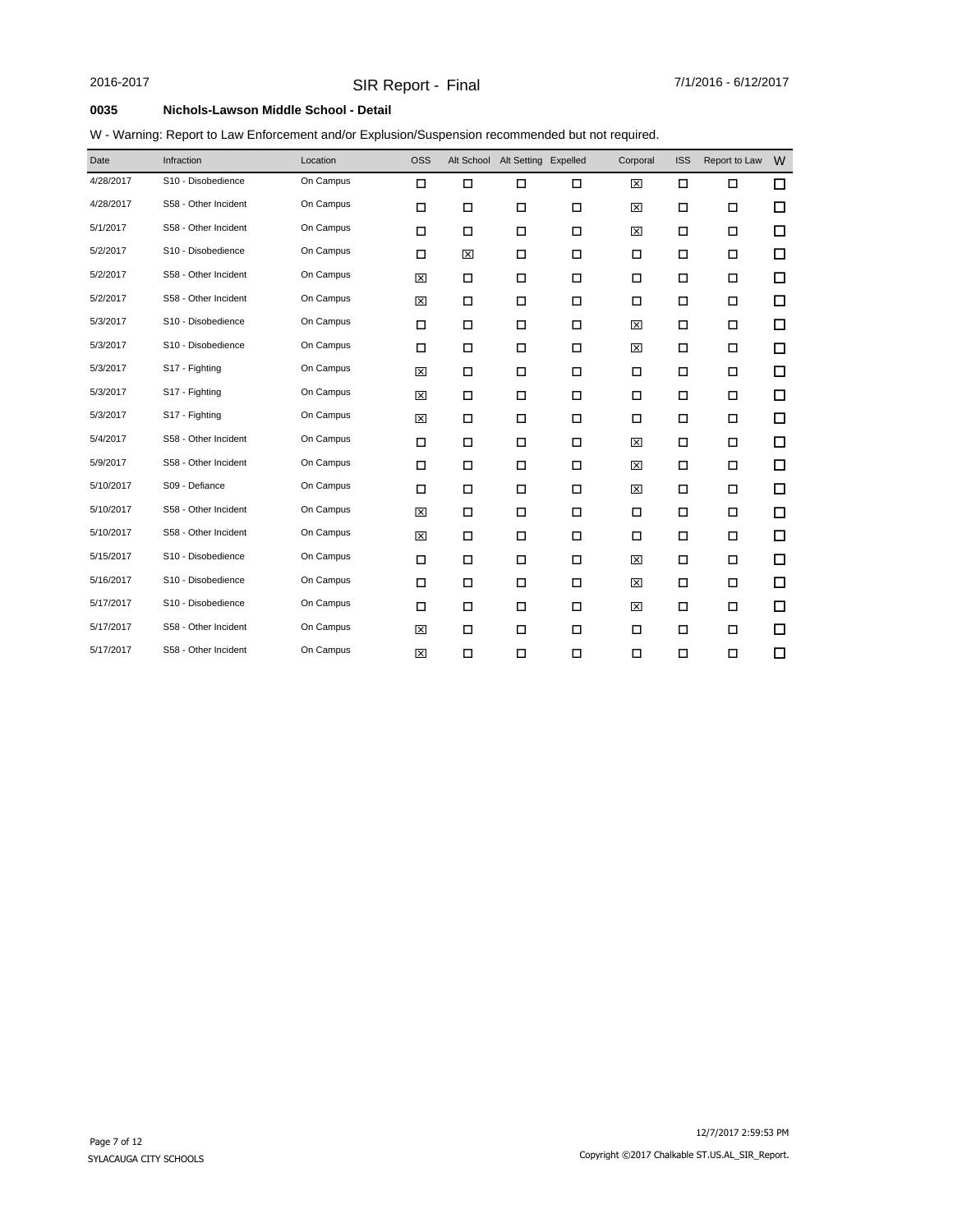# SIR Report - Final 2016-2017 7/1/2016 - 6/12/2017

### **0035 Nichols-Lawson Middle School - Detail**

|  |  |  |  |  | W - Warning: Report to Law Enforcement and/or Explusion/Suspension recommended but not required. |
|--|--|--|--|--|--------------------------------------------------------------------------------------------------|
|--|--|--|--|--|--------------------------------------------------------------------------------------------------|

| Date      | Infraction           | ∟ocation  | OSS | Alt School Alt Setting Expelled |  |  | Corporal ISS Report to Law W |  |
|-----------|----------------------|-----------|-----|---------------------------------|--|--|------------------------------|--|
| 5/17/2017 | S58 - Other Incident | On Campus |     |                                 |  |  |                              |  |

## **0035 Nichols-Lawson Middle School - Summary**

| Infraction |                                           | Incidents      | <b>OSS</b> |                | Alt School Alt Setting Expelled |             | Corporal    | <b>ISS</b>  |
|------------|-------------------------------------------|----------------|------------|----------------|---------------------------------|-------------|-------------|-------------|
|            | S09 - Defiance                            | 19             | 11         | 3              | $\mathbf 0$                     | 0           | 5           | $\mathbf 0$ |
|            | S10 - Disobedience                        | 19             | 9          | 1              | $\mathbf 0$                     | 0           | 12          | 0           |
|            | S11 - Disorderly Conduct                  | $\overline{2}$ | 2          | 0              | 0                               | 0           | 0           | 0           |
|            | S12 - Disruptive                          | 1              | 0          | 0              | 0                               | 0           | 2           | 0           |
|            | S17 - Fighting                            | 28             | 33         | 0              | $\mathbf 0$                     | $\mathbf 0$ | 0           | 0           |
|            | S20 - Harassment                          | $\overline{7}$ | 7          | 0              | 0                               | $\mathbf 0$ | 0           | 0           |
|            | S22 - Inciting a<br>Disturbance           | 1              | 1          | $\mathbf 0$    | 0                               | $\Omega$    | 0           | 0           |
|            | S24 - Theft/Larceny                       | 1              | 1          | $\mathbf 0$    | 0                               | $\mathbf 0$ | $\mathbf 0$ | 0           |
|            | S26 - Profanity/Vulgarity                 | 6              | 0          | 1              | 0                               | $\mathbf 0$ | 5           | 0           |
|            | S31 - Threat/Intimidation                 | 5              | 4          | $\overline{2}$ | 0                               | $\Omega$    | $\mathbf 0$ | $\mathbf 0$ |
|            | S32 - Tobacco, Possession                 | 1              | 1          | $\mathbf 0$    | 0                               | $\mathbf 0$ | 0           | 0           |
|            | S52 - Knife, Possession                   | 1              | 0          | 1              | 0                               | 0           | $\mathbf 0$ | 0           |
|            | S55 - Other/Unknown<br>Weapon, Possession | 1              | 1          | 0              | 0                               | 0           | $\mathbf 0$ | 0           |
|            | S58 - Other Incident                      | 76             | 18         | $\overline{2}$ | 0                               | 0           | 60          | 0           |
| Total      |                                           | 168            | 88         | 10             | $\mathbf 0$                     | $\mathbf 0$ | 84          | $\mathbf 0$ |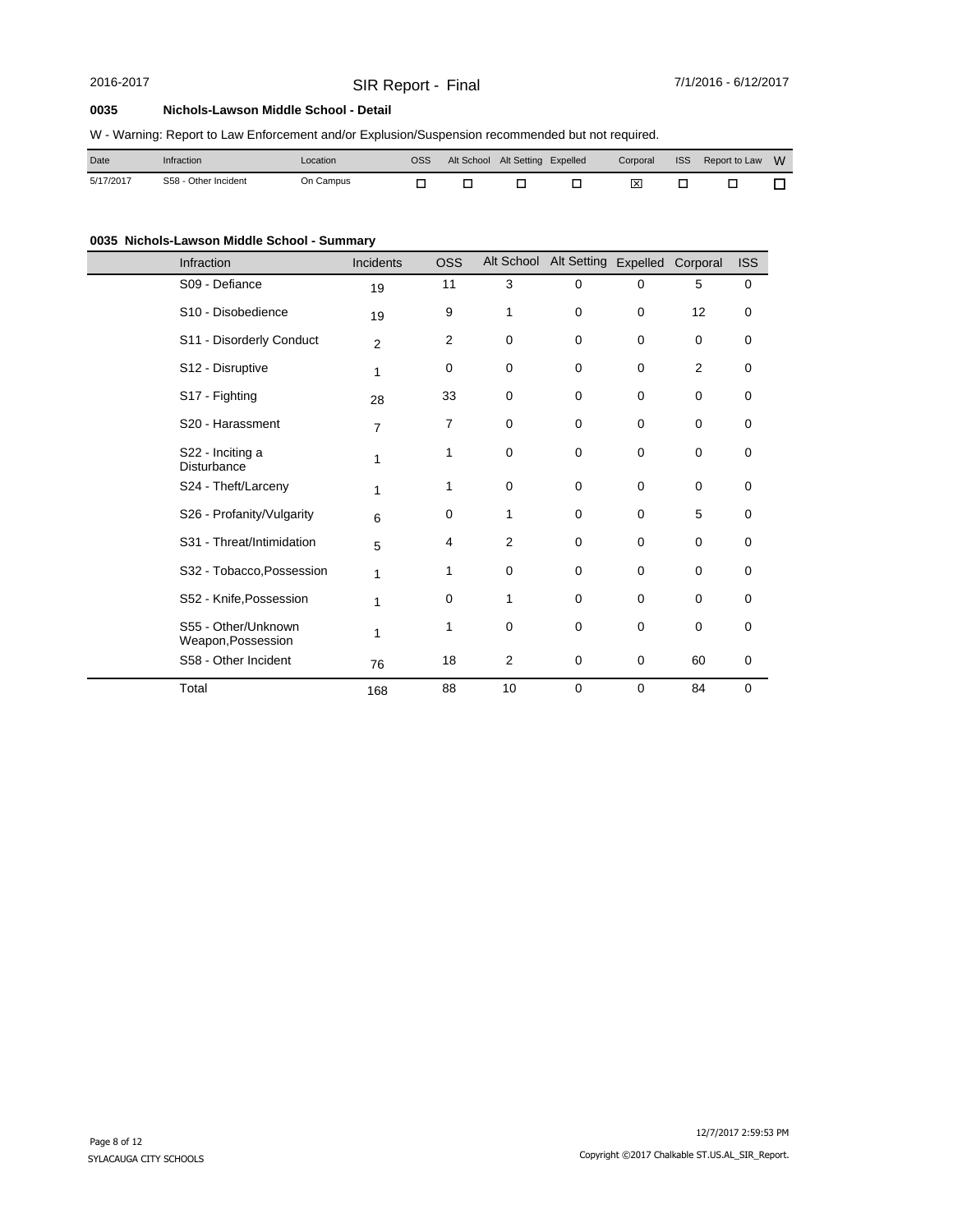### **0040 Pinecrest Elementary School - Detail**

### W - Warning: Report to Law Enforcement and/or Explusion/Suspension recommended but not required.

| Date       | Infraction                                | Location     | <b>OSS</b> |        | Alt School Alt Setting Expelled |        | Corporal | <b>ISS</b> | Report to Law | W      |
|------------|-------------------------------------------|--------------|------------|--------|---------------------------------|--------|----------|------------|---------------|--------|
| 8/31/2016  | S17 - Fighting                            | On Campus    | ⊠          | $\Box$ | $\Box$                          | □      | $\Box$   | $\Box$     | $\Box$        | $\Box$ |
| 8/31/2016  | S17 - Fighting                            | On Campus    | ⊠          | $\Box$ | $\Box$                          | $\Box$ | Ω        | $\Box$     | П             | □      |
| 9/27/2016  | S52 - Knife, Possession                   | On Campus    | 図          | □      | $\Box$                          | $\Box$ | □        | □          | □             | □      |
| 10/4/2016  | S58 - Other Incident                      | On Campus    | □          | П      | $\Box$                          | □      | ⊠        | □          | П             | □      |
| 10/6/2016  | S17 - Fighting                            | On Campus    | 図          | П      | □                               | □      | □        | П          | П             | $\Box$ |
| 10/6/2016  | S17 - Fighting                            | On Campus    | ⊠          | П      | $\Box$                          | $\Box$ | П        | П          | П             | $\Box$ |
| 10/19/2016 | S10 - Disobedience                        | On Campus    | □          | П      | $\Box$                          | $\Box$ | ⊠        | □          | П             | $\Box$ |
| 11/2/2016  | S09 - Defiance                            | On Campus    | ⊠          | П      | $\Box$                          | □      | □        | □          | П             | □      |
| 11/4/2016  | S09 - Defiance                            | On Campus    | □          | □      | $\Box$                          | □      | ⊠        | □          | П             | $\Box$ |
| 11/14/2016 | S26 - Profanity/Vulgarity                 | On Campus    | □          | П      | $\Box$                          | □      | ⊠        | □          | П             | □      |
| 11/14/2016 | S26 - Profanity/Vulgarity                 | On Campus    | □          | П      | $\Box$                          | $\Box$ | ⊠        | □          | П             | □      |
| 2/8/2017   | S17 - Fighting                            | On Campus    | ⊠          | П      | $\Box$                          | $\Box$ | □        | □          | П             | □      |
| 2/15/2017  | S13 - Drugs, Possession                   | On Campus    | 図          | П      | $\Box$                          | $\Box$ | П        | $\Box$     | П             | ⊠      |
| 2/23/2017  | S17 - Fighting                            | In Transport | 図          | П      | □                               | □      | □        | □          | П             | □      |
| 2/23/2017  | S17 - Fighting                            | In Transport | 図          | П      | □                               | □      | П        | □          | П             | $\Box$ |
| 3/8/2017   | S55 - Other/Unknown<br>Weapon, Possession | On Campus    | ⊠          | $\Box$ | $\Box$                          | $\Box$ | П        | $\Box$     | $\Box$        | □      |
| 3/17/2017  | S24 - Theft/Larceny                       | On Campus    | 図          | $\Box$ | $\Box$                          | $\Box$ | $\Box$   | □          | П             | $\Box$ |
| 4/6/2017   | S17 - Fighting                            | On Campus    | ⊠          | П      | $\Box$                          | $\Box$ | □        | □          | П             | □      |
| 4/6/2017   | S55 - Other/Unknown<br>Weapon, Possession | On Campus    | ⊠          | П      | □                               | $\Box$ | □        | □          | П             | $\Box$ |
| 4/19/2017  | S31 - Threat/Intimidation                 | On Campus    | ⊠          | □      | $\Box$                          | $\Box$ | Ω        | $\Box$     | □             | $\Box$ |
| 4/20/2017  | S26 - Profanity/Vulgarity                 | On Campus    | □          | П      | $\Box$                          | $\Box$ | ⊠        | □          | □             | □      |
| 4/20/2017  | S58 - Other Incident                      | On Campus    | □          | П      | $\Box$                          | □      | ⊠        | □          | П             | $\Box$ |
| 4/20/2017  | S58 - Other Incident                      | On Campus    | □          | П      | □                               | □      | ⊠        | П          | П             | □      |
| 4/21/2017  | S09 - Defiance                            | On Campus    | ⊠          | $\Box$ | $\Box$                          | $\Box$ | □        | $\Box$     | $\Box$        | □      |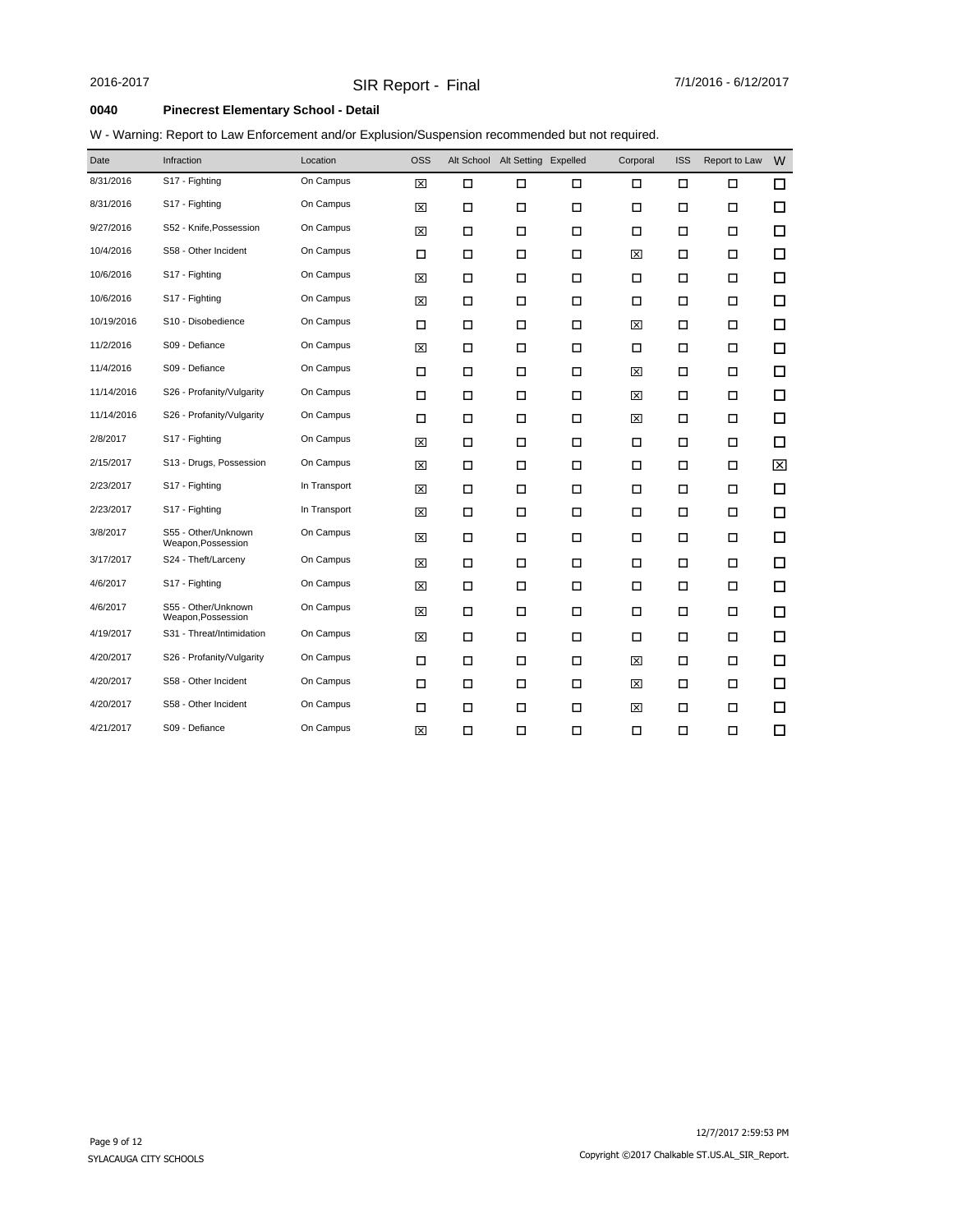# SIR Report - Final 2016-2017 7/1/2016 - 6/12/2017

### **0040 Pinecrest Elementary School - Detail**

|  |  | W - Warning: Report to Law Enforcement and/or Explusion/Suspension recommended but not required. |  |
|--|--|--------------------------------------------------------------------------------------------------|--|
|  |  |                                                                                                  |  |

| Date      | Infraction     | ∟ocation  | <b>OSS</b> |  |  | Alt School Alt Setting Expelled Corporal ISS Report to Law W |  |
|-----------|----------------|-----------|------------|--|--|--------------------------------------------------------------|--|
| 4/26/2017 | S09 - Defiance | On Campus | 冈          |  |  |                                                              |  |

# **0040 Pinecrest Elementary School - Summary**

| Infraction                                | Incidents      | <b>OSS</b> |             | Alt School Alt Setting Expelled Corporal |          |             | <b>ISS</b> |
|-------------------------------------------|----------------|------------|-------------|------------------------------------------|----------|-------------|------------|
| S09 - Defiance                            | $\overline{4}$ | 3          | $\mathbf 0$ | 0                                        | $\Omega$ |             | 0          |
| S <sub>10</sub> - Disobedience            |                | 0          | 0           | 0                                        | 0        | 1           | 0          |
| S13 - Drugs, Possession                   |                | 1          | 0           | 0                                        | 0        | 0           | 0          |
| S17 - Fighting                            | 5              | 8          | 0           | 0                                        | $\Omega$ | 0           | 0          |
| S24 - Theft/Larceny                       | 1              |            | 0           | 0                                        | $\Omega$ | $\mathbf 0$ | 0          |
| S26 - Profanity/Vulgarity                 | 2              | 0          | 0           | 0                                        | 0        | 3           | 0          |
| S31 - Threat/Intimidation                 | 1              | 1          | 0           | 0                                        | 0        | 0           | 0          |
| S52 - Knife, Possession                   |                |            | $\mathbf 0$ | 0                                        | $\Omega$ | $\mathbf 0$ | 0          |
| S55 - Other/Unknown<br>Weapon, Possession | 2              | 2          | $\mathbf 0$ | 0                                        | $\Omega$ | $\mathbf 0$ | $\Omega$   |
| S58 - Other Incident                      | 3              | 0          | 0           | 0                                        | $\Omega$ | 3           | 0          |
| Total                                     | 21             | 17         | $\mathbf 0$ | 0                                        | 0        | 8           | 0          |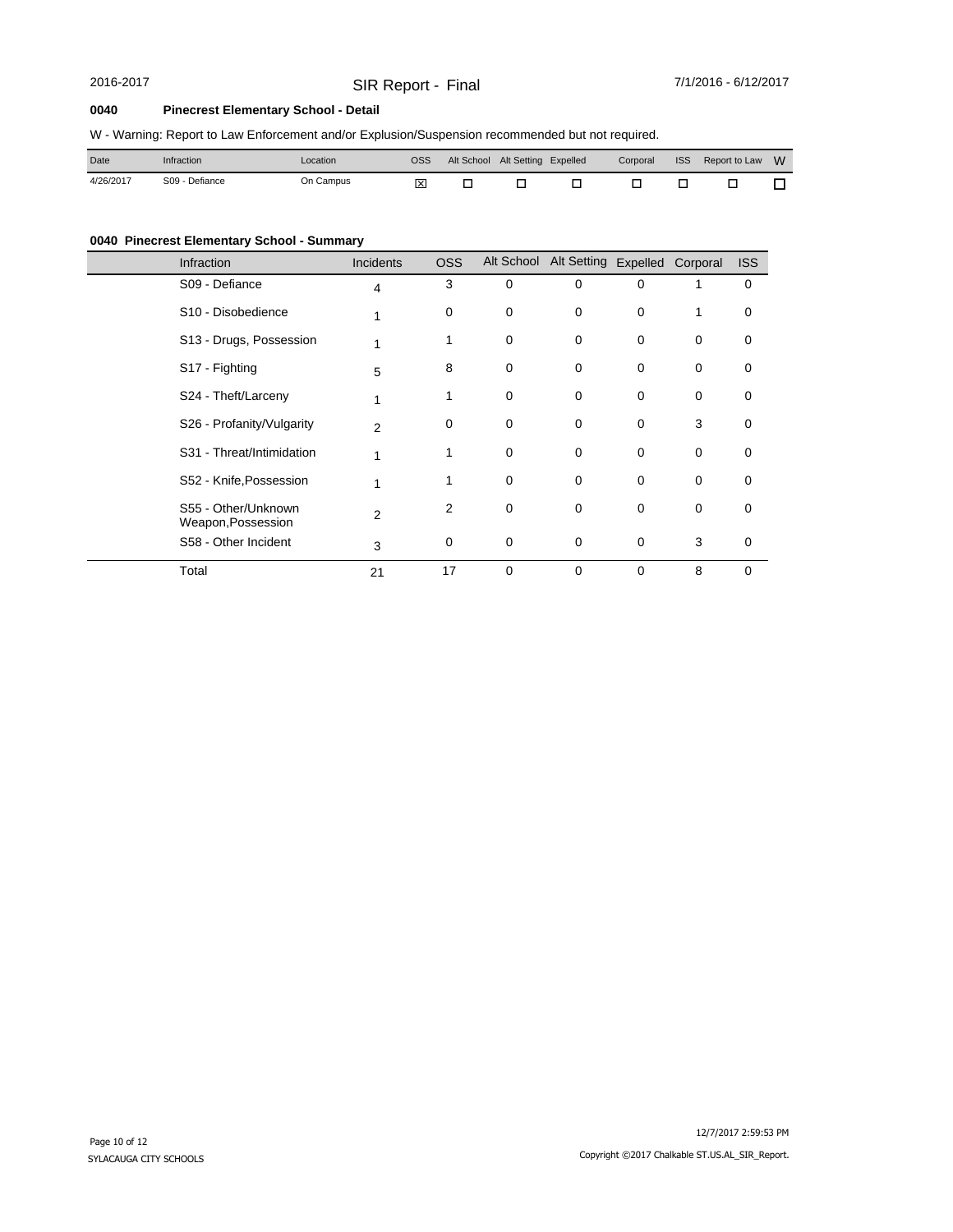### **0050 Sylacauga High School - Detail**

### W - Warning: Report to Law Enforcement and/or Explusion/Suspension recommended but not required.

| Date       | Infraction                   | Location     | <b>OSS</b> |        | Alt School Alt Setting Expelled |        | Corporal | <b>ISS</b> | Report to Law | W                       |
|------------|------------------------------|--------------|------------|--------|---------------------------------|--------|----------|------------|---------------|-------------------------|
| 8/22/2016  | S58 - Other Incident         | On Campus    | ⊠          | □      | □                               | □      | П        | □          | □             | 口                       |
| 9/7/2016   | S20 - Harassment             | On Campus    | □          | 図      | □                               | □      | □        | П          | □             | $\Box$                  |
| 9/7/2016   | S20 - Harassment             | On Campus    | ⊠          | □      | П                               | □      | □        | □          | □             | □                       |
| 9/12/2016  | S24 - Theft/Larceny          | On Campus    | ⊠          | □      | □                               | □      | □        | □          | □             | $\Box$                  |
| 9/13/2016  | S22 - Inciting a Disturbance | On Campus    | ⊠          | □      | $\Box$                          | □      | □        | П          | □             | □                       |
| 9/14/2016  | S24 - Theft/Larceny          | On Campus    | ⊠          | □      | □                               | □      | □        | □          | □             | $\Box$                  |
| 9/26/2016  | S17 - Fighting               | On Campus    | ⊠          | □      | □                               | □      | □        | □          | □             | $\Box$                  |
| 9/26/2016  | S58 - Other Incident         | On Campus    | ⊠          | □      | □                               | □      | □        | □          | □             | $\Box$                  |
| 9/26/2016  | S58 - Other Incident         | On Campus    | ⊠          | □      | □                               | □      | □        | □          | □             | □                       |
| 9/28/2016  | S52 - Knife, Possession      | On Campus    | ⊠          | □      | П                               | □      | □        | □          | □             | $\Box$                  |
| 10/3/2016  | S05 - Assault                | On Campus    | □          | □      | □                               | ⊠      | □        | □          | □             | ⊠                       |
| 10/3/2016  | S05 - Assault                | On Campus    | □          | 図      | □                               | □      | □        | □          | □             | $\mathbf{\overline{X}}$ |
| 10/3/2016  | S58 - Other Incident         | On Campus    | ⊠          | □      | □                               | □      | □        | □          | □             | □                       |
| 10/21/2016 | S58 - Other Incident         | In Transport | ⊠          | □      | □                               | □      | □        | □          | □             | $\Box$                  |
| 11/18/2016 | S58 - Other Incident         | On Campus    | ⊠          | □      | □                               | □      | □        | □          | □             | □                       |
| 12/9/2016  | S17 - Fighting               | On Campus    | ⊠          | □      | □                               | □      | □        | □          | □             | $\Box$                  |
| 12/9/2016  | S17 - Fighting               | On Campus    | ⊠          | □      | □                               | □      | □        | □          | □             | $\Box$                  |
| 12/19/2016 | S24 - Theft/Larceny          | On Campus    | □          | □      | ⊠                               | □      | □        | П          | □             | $\Box$                  |
| 12/19/2016 | S24 - Theft/Larceny          | On Campus    | ⊠          | □      | □                               | □      | □        | □          | □             | $\Box$                  |
| 1/25/2017  | S58 - Other Incident         | On Campus    | ⊠          | □      | П                               | □      | □        | П          | □             | $\Box$                  |
| 1/26/2017  | S17 - Fighting               | On Campus    | ⊠          | □      | П                               | $\Box$ | □        | □          | □             | □                       |
| 1/26/2017  | S17 - Fighting               | On Campus    | ⊠          | □      | □                               | □      | □        | П          | □             | $\Box$                  |
| 1/26/2017  | S17 - Fighting               | On Campus    | ⊠          | □      | П                               | □      | □        | □          | □             | $\Box$                  |
| 1/27/2017  | S05 - Assault                | On Campus    | ⊠          | □      | □                               | □      | □        | П          | □             | ⊠                       |
| 1/30/2017  | S58 - Other Incident         | On Campus    | ⊠          | □      | П                               | □      | □        | □          | □             | $\Box$                  |
| 2/1/2017   | S09 - Defiance               | On Campus    | ⊠          | □      | □                               | □      | □        | □          | □             | $\Box$                  |
| 2/7/2017   | S17 - Fighting               | On Campus    | ⊠          | □      | □                               | □      | □        | □          | □             | $\Box$                  |
| 2/7/2017   | S58 - Other Incident         | On Campus    | ⊠          | □      | $\Box$                          | □      | □        | □          | □             | $\Box$                  |
| 2/17/2017  | S09 - Defiance               | On Campus    | ⊠          | □      | □                               | □      | □        | □          | □             | □                       |
| 2/17/2017  | S17 - Fighting               | On Campus    | ⊠          | $\Box$ | П                               | П      | П        | $\Box$     | □             | $\Box$                  |
| 3/2/2017   | S58 - Other Incident         | On Campus    | ⊠          | □      | П                               | П      | П        | $\Box$     | П             | $\Box$                  |
| 3/16/2017  | S58 - Other Incident         | On Campus    | ⊠          | □      | П                               | П      | П        | $\Box$     | □             | $\Box$                  |
| 3/29/2017  | S09 - Defiance               | On Campus    | ⊠          | □      | П                               | П      | □        | $\Box$     | □             | $\Box$                  |
| 4/6/2017   | S31 - Threat/Intimidation    | On Campus    | ⊠          | □      | П                               | П      | □        | $\Box$     | □             | 口                       |
| 4/10/2017  | S58 - Other Incident         | On Campus    | ⊠          | □      | П                               | П      | П        | П          | □             | $\Box$                  |
| 4/20/2017  | S58 - Other Incident         | On Campus    | □          | ⊠      | □                               | □      | $\Box$   | $\Box$     | □             | 口                       |
| 5/1/2017   | S05 - Assault                | On Campus    | □          | $\Box$ | 区                               | □      | $\Box$   | П          | □             | 区                       |
| 5/4/2017   | S09 - Defiance               | On Campus    | ⊠          | □      | П                               | $\Box$ | $\Box$   | П          | □             | □                       |
| 5/9/2017   | S24 - Theft/Larceny          | On Campus    | □          | ⊠      | П                               | П      | $\Box$   | П          | П             | 口                       |
| 5/16/2017  | S09 - Defiance               | On Campus    | ⊠          | П      | П                               | Π      | П        | П          | П             | □                       |

12/7/2017 2:59:53 PM